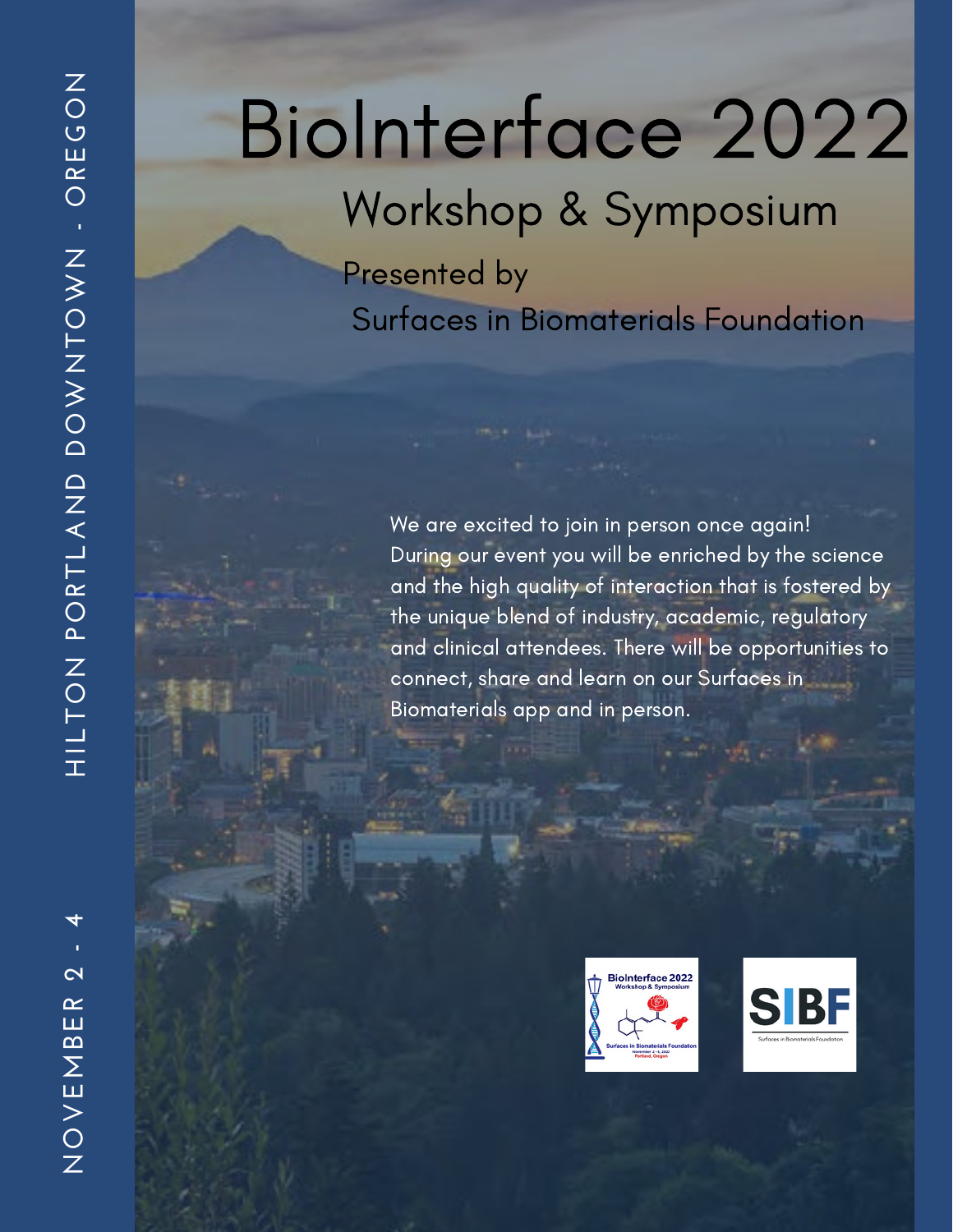### WORKSHOP & SESSIONS

### Wednesday, November 2

Workshop: Biodegradable / Biostable Polymers Co-chair: Marziya Hasan, Shape Memory Medical Co-chair: Chander Chawla, Evonik

Keynote

Social Mixer

### Thursday, November 3

Vascular devices and therapies Chair: Ogan Gurel, FLITE Material Sciences Corp

#### Tissue engineering

Co-chair: Emma Garcia, ISurTec Co-chair: John Jantz, Entrega Bio Session Sponsor: ISurTec



#### Biosensors in medical devices, role of wearables, technology (5G, tracker data, AI, big data) Co-chair: Angela DiCiccio, Verily Life Sciences

Co-chair: Aylvin Dias, DSM Biomedical

### Friday, November 4

#### Surface modification

Co-chair: Bill Theilacker, Medtronic Co-chair: Tim Bloomquist, ISurTec Co-chair: Hey-sang Kim, W.L. Gore & Associates

Chemical and particulate characterization Chair, Mourad Rahi, Johnson and Johnson

### Modulating immune response to implants

Co-chair: Kirsten Cicotte, W.L. Gore & Associates Co-chair: Mike Miller, Medtronic Co-chair: Sinduja Thinamany, Medtronic Session Sponsor: Shape Medical Memory



Ophthalmic and ocular Co-chair: Joe Chinn, J Chinn LLC Co-chair: Yongxing Qui, Bausch & Lomb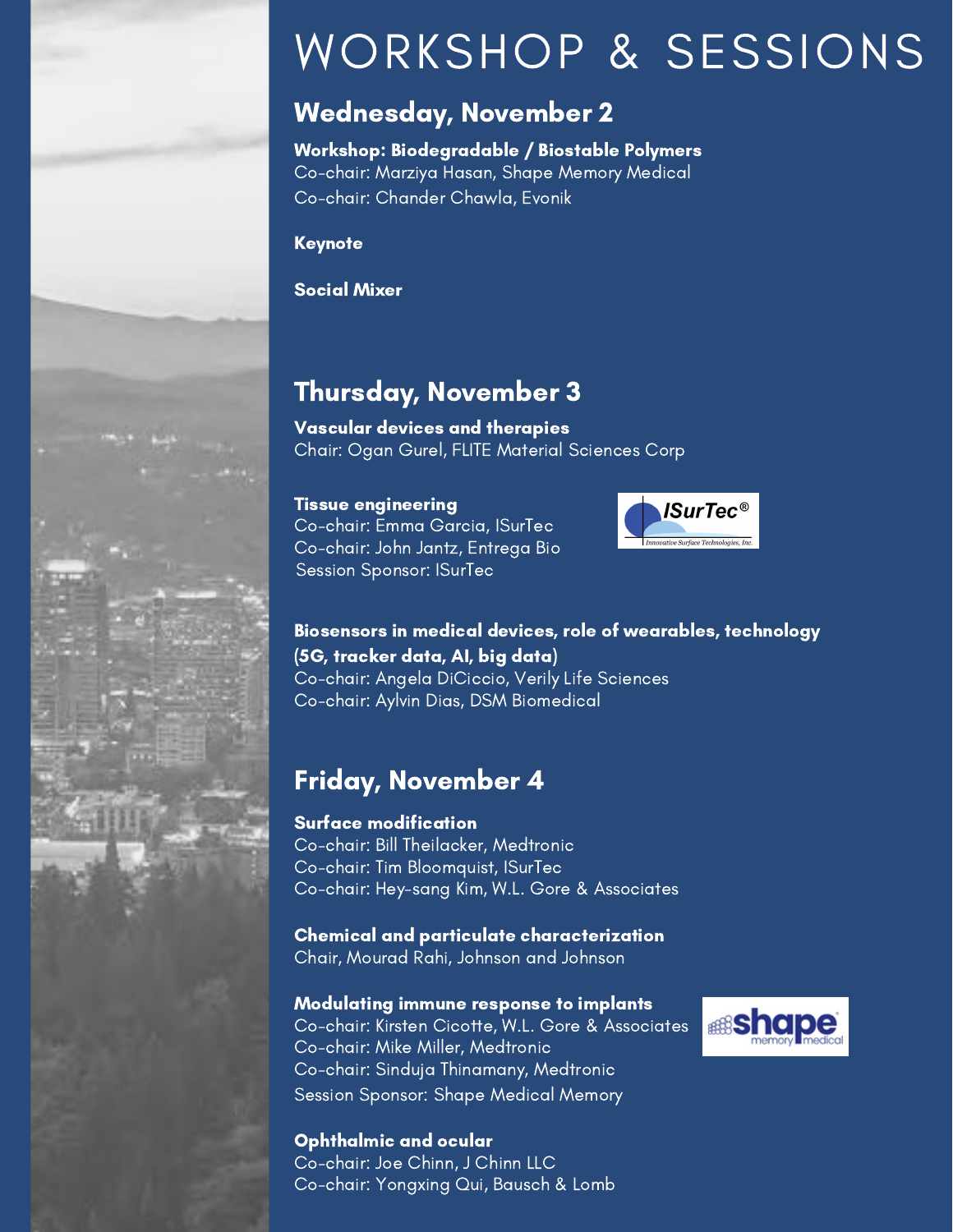### 2022 Planning Committee

Tamara Aleksanyan Finch Therapeutics Group

Tim Bloomquiest **ISurTec** 

Chander Chawla Evonik

Joe Chinn J Chinn LLC

Kirsten Cicotte W.L. Gore & Associates

Aylvin Dias DSM Biomedical

Angela DiCiccio Verily Life Sciences

Rob Diller, BioInterface 2022 Chair Amnio Technology

Emma Garcia ISurTec

Ogan Gurel Flite Material Sciences Corp

Marziya Hasan Shape Memory Medical

John Jantz Entrega Bio

Courtney Kay Elkem

Hey-Sang Kim W.L. Gore

Mathew Mathew University of Illinois Chicago-Rockford

Mike Miller, Medtronic

Akhil Patel Vertex Pharmaceutical

Avinash Patil Biomedical Consultant

Yongxing Qui Baush & Lomb

Mourad Rahi Johnson and Johnson

Joshua Schmidt

Aaron Strickland iFyber

Bill Theilacker Medtronic

Sinduja Thinamay Medtronic

## Thank You Sponsors!

**Medtronic** 





**is plasmatreat** 

### Bronze Sponsor